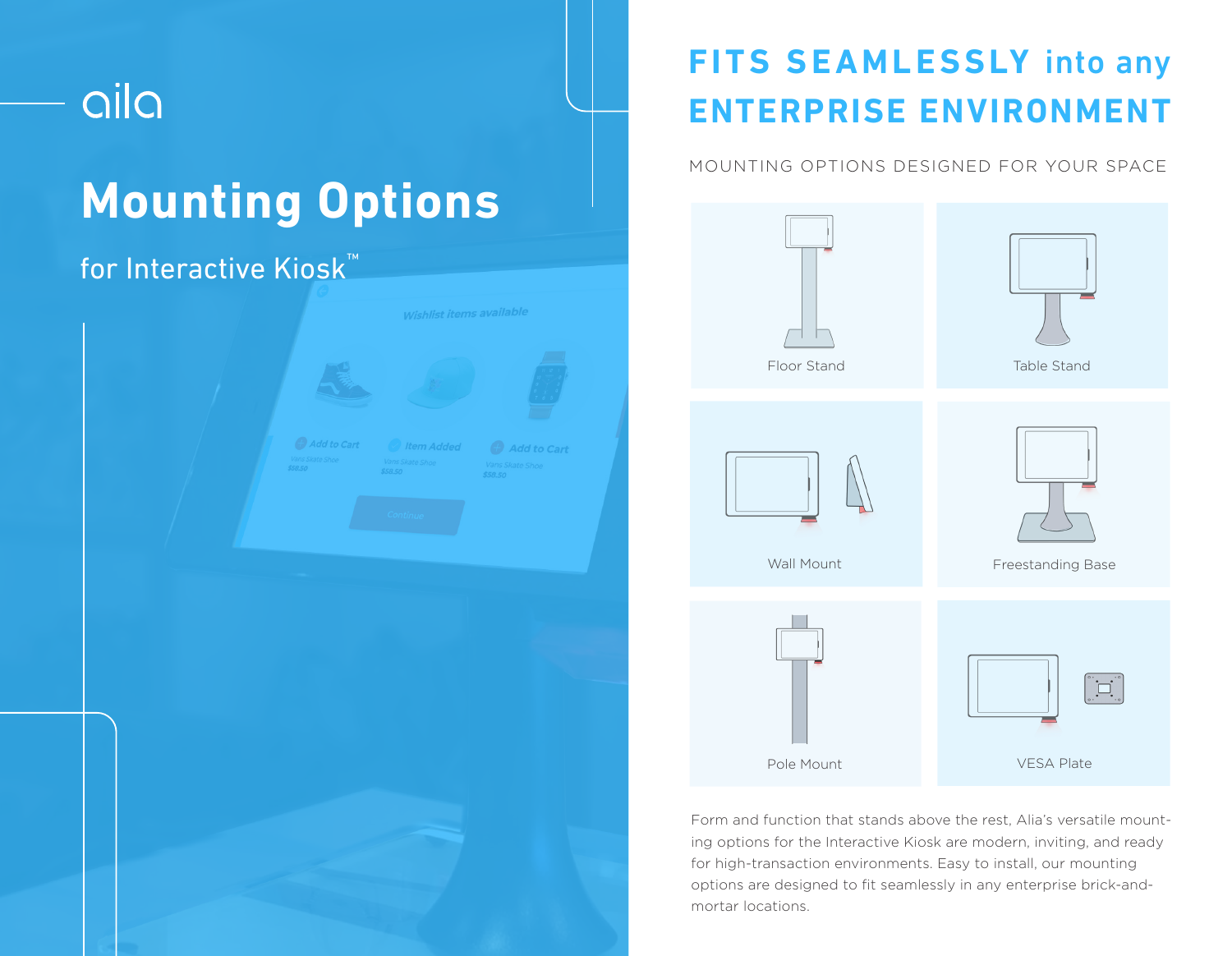### **ENGAGE WHERE IT MATTERS MOST**



#### **WALL MOUNT**

Ideal for tight areas, the Wall Mount is a secure, fully-enclosed low-profile option that lets you take full advantage of high-traffic vertical spaces.



Elegant, secure and easy-to-install, Aila's Table Stand can also tilt and swivel for the perfect touchpoint.

ideal tilt, and engage users where it matters most with Aila's Freestanding Base.